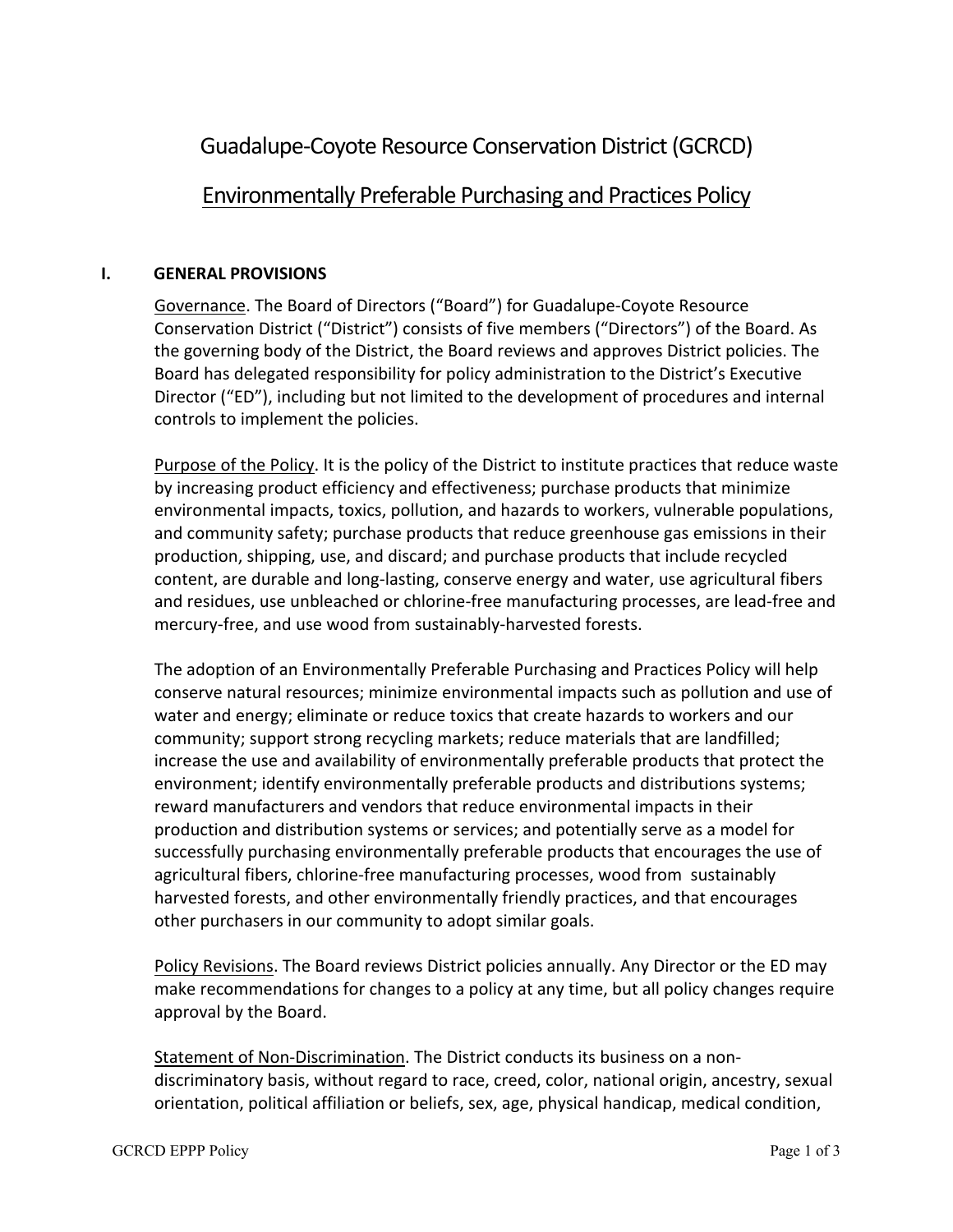marital status or pregnancy (as those terms are defined by the California Fair Employment and Housing Act – Government Code Section 12900-12996). Additionally, the Board has adopted a Statement of Diversity and Inclusion to ensure diversity and environmental justice are key components of the District's strategic planning and programmatic work.

#### **II. STRATEGIES FOR IMPLEMENTATION**

The following concepts are hereby recognized and will be used to guide the District in its implementation of environmentally preferable purchases and practices:

#### Producer Responsibility and Source Reduction

- Products have an environmental standard issued by a third-party or government agency where available.
- Vendors or manufacturers agree to take back old product or packaging to be recycled or cover the cost of recycling/disposal.

## Recycled Content

- Products contain recycled content that meets or exceeds the California State Agency Buy Recycled Campaign requirements.
- Products contain recycled content that meets or exceeds the U.S. Environmental Protection Agency's Comprehensive Procurement Guidelines, if higher than the State Agency Buy Recycled Campaign requirements.
- Products contain recycled content as recommended in the Department of General Services Buying Green Guide.

#### Energy and Water Savings

- Products are ENERGY STAR® rated for energy efficiency under an ENERGY STAR program. A "designated product" is designated under the Federal Energy Management Program as being among the highest 25 percent of equivalent products for energy efficiency.
- Products are WaterSense certified, if certification is available.

#### Toxicity and Pollution

- Materials used in products are non-hazardous to the extent feasible.
- Products do not emit harmful air emissions or volatile organic compounds to the extent feasible.
- Products are readily bio-degradable and non-persistent in the environment after use, where practicable.

#### Buildings and Grounds

• All District-owned or managed building and renovations follow the green building practices for design, construction and operation, where appropriate, as described in the Leadership in Energy & Environmental Design *Green Building Rating System*.